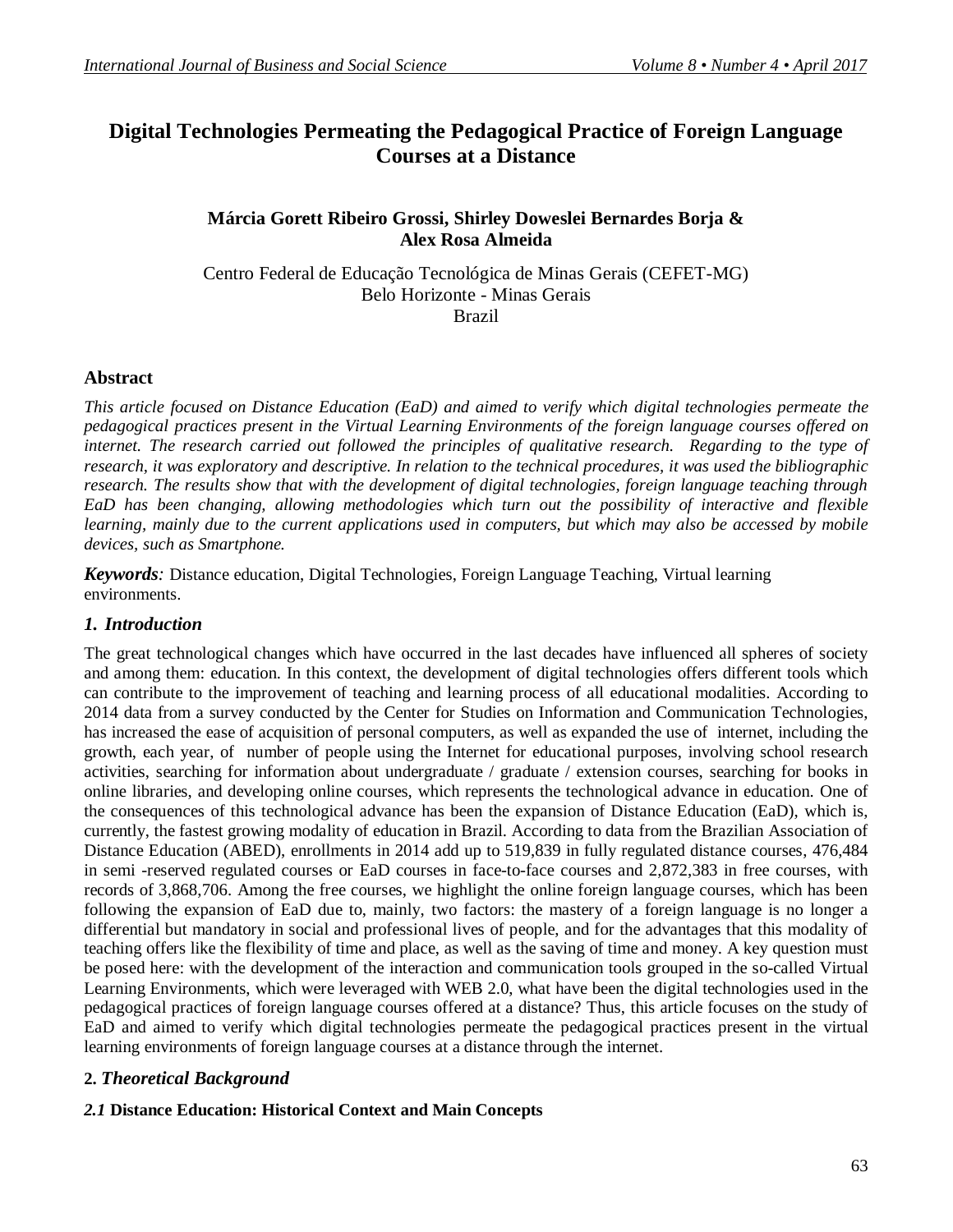EaD is a kind of teaching modality which has been growing all over the world, and also in Brazil, e it appeared around 1994. However, the chronological framework of its regulation in Brazil was in 1996 with the political regulation in the Law of Guidelines and Bases for the National Education, Law No. 9,394 of December 20, 1996, which for the first time regulates EaD as a valid and equivalent modality for all levels of education, regulated by Decree No. 5,622 of December 20, 2005 and defined in Ministerial Order No. 4,361 of December 29, 2004. Nowadays, talking about EaD, it is thought of computers and the internet. However, this mode of teaching uses several technological resources that have been around for a long time. According to Moore & Kearsley (2007), in this same line of thought, EaD did not start with the advent of the internet and has been evolving over five generations, coexisting to the present day, and this evolution is identifiable by main communication technologies, which can be observed as follows:

• 1st generation: started in the 1880s, due to the creation of more accessible postal services that provided a more individualized education supported by correspondence study.

• 2nd generation: started in the 20th century, due to the emergence of radio and television, adding the oral and visual dimensions.

• 3rd generation: started in the late 1960s, characterized by the emergence of open universities, integrating audio / video and correspondence with face-to-face orientations.

 4th generation: started in the 1980s, with the help of computer, teleconferences were used for real-time student interaction with students and instructors.

• 5th generation: with the development of computers in 1975 and the internet in 1993 a generation of online virtual classes has emerged. EaD is already applied worldwide with collaborative learning on a single communication platform.

It is understood, then, that the evolution of EaD is related to the use of technologies, which increasingly provide a greater possibility of transformation of the environment and the subject and has been configured throughout history as the subject uses of them. However, it is noticed that its concept is not yet unique among the students of this modality of education. A selection of the main concepts about EaD was made (Table 1).

| <b>Authors</b>                                | <b>Definition of EaD</b>                                                                                                                                                                                                                                                                                                                                                                                                  | Year |
|-----------------------------------------------|---------------------------------------------------------------------------------------------------------------------------------------------------------------------------------------------------------------------------------------------------------------------------------------------------------------------------------------------------------------------------------------------------------------------------|------|
| Moore                                         | It is a type of method of instruction in which the teaching behaviors happen to apart of the students, in such a<br>way the communication between teacher and student may be made through printed texts, electronic means,<br>mechanics or other techniques.                                                                                                                                                              | 1972 |
| Peters                                        | It is a rational method of sharing knowledge, skills and attitudes, through the application of division of labor<br>and organizational principles, as well as through the extensive use of media, especially for the purpose of<br>reproducing high quality technical materials, which make it possible to instruct a large number of students at<br>the same time. It is an industrialized way of teaching and learning. | 1973 |
| Holmberg                                      | It is a model of education that covers different forms of study at the various levels that are not under the<br>continuous and immediate supervision of tutors present with their students in the reading rooms or in the<br>same place.                                                                                                                                                                                  | 1977 |
| <b>Nunes</b>                                  | It is a resource of incalculable importance to serve large contingents of students, more effectively than other<br>modalities and without risk of reducing the quality of services offered as a result of the expansion of the<br>audience served.                                                                                                                                                                        | 1994 |
| Moore<br>&<br>Kearsley                        | It represents the planned learning that normally occurs in a place other than the teacher and as a consequence<br>requires special course planning techniques, specific instructional techniques, special communication<br>methods, electronic or other, and specific organizational and administrative structure.                                                                                                        | 1996 |
| Niskier                                       | It is the model of education in which students and teachers are separated by a certain distance, and sometimes<br>by time, representing the breaking of the paradigm, in which to exist teaching, it would always be necessary<br>to count on the figure of the teacher in the classroom and a group of Students.                                                                                                         | 2000 |
| Maia<br>$\mathcal{R}_{\mathcal{L}}$<br>Mattar | It is a modality of education in which teachers and students are separated, planned by institutions and using<br>several communication technologies.                                                                                                                                                                                                                                                                      | 2007 |
| Barbosa<br>&<br><b>Nunes</b>                  | It is a process under construction, and reveals a great pre-disposition for the discussion of problems and an<br>open vision for learning the interlacing and confrontation of different conceptions.                                                                                                                                                                                                                     | 2009 |

#### **Table 1**: **Distance Education Concepts**

Source: Designed by Authors.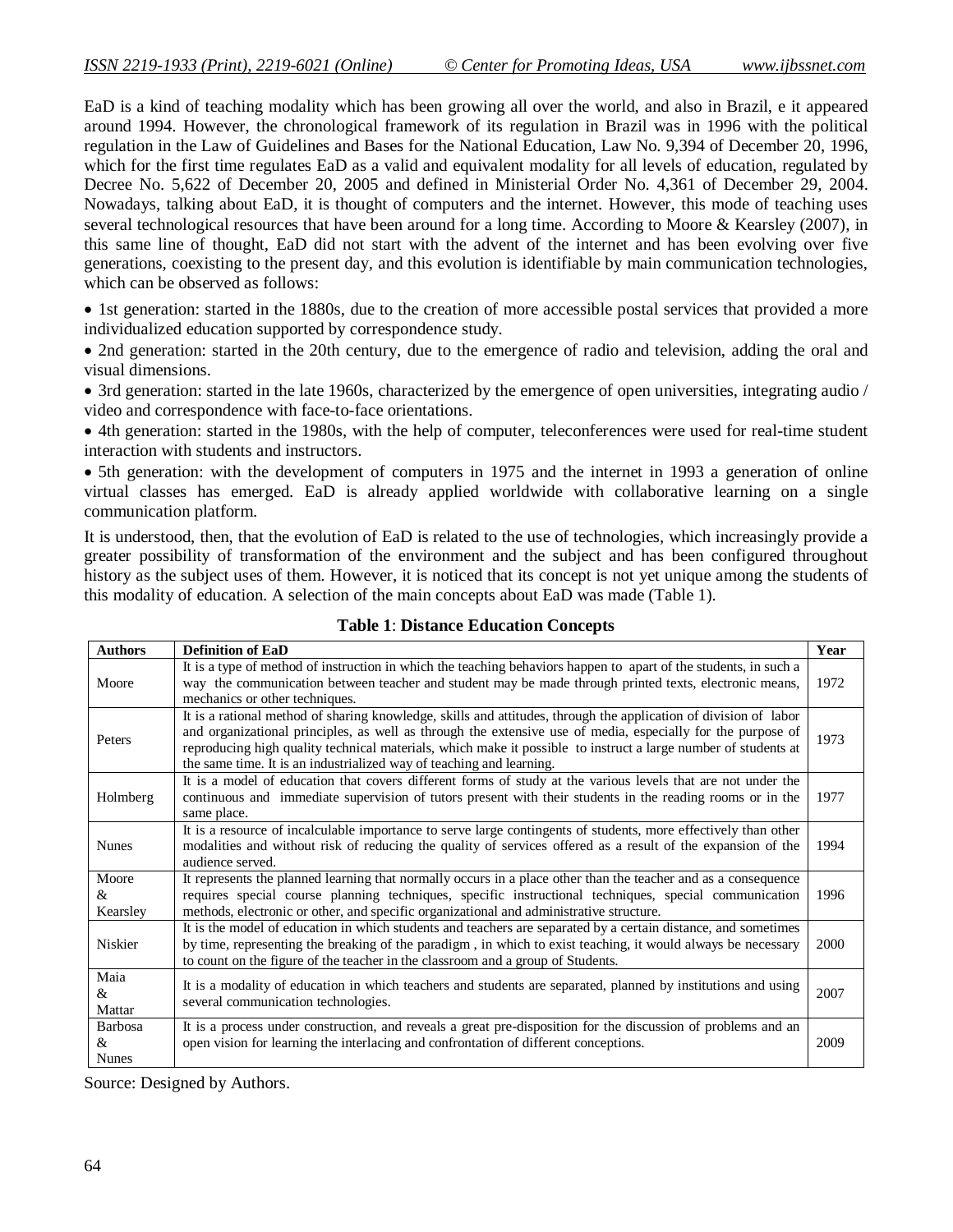In addition to the conceptual differences, Formiga (2008) draws attention to the history of distance education terminology that has gained other terms, often used as synonyms, influenced mainly by the technology used in a given period, as shown in Table 2.

| <b>Most Usual Teminology</b>                       | <b>Period of domain</b>                                   |  |
|----------------------------------------------------|-----------------------------------------------------------|--|
| Teaching by mail                                   | Since 1830s until the first three decades of 20th century |  |
| Distance Teaching; Distance Education; Lifetime    | In 1930s e 1940s                                          |  |
| Education.                                         |                                                           |  |
| Tele-education (radio and television broadcasting) | Beginning in the second part of $20th$ century            |  |
|                                                    |                                                           |  |
| Open and Distance Education.                       | In the end of $1960s$ (ICDE* and Open University,         |  |
|                                                    | United Kingdom)                                           |  |
| Distance Learning; Open and Distance Learning.     | In 1970s e 1980s                                          |  |
| <b>Computer Learning</b>                           | In 1980s                                                  |  |
| E-learning, Virtual Learning                       | In $1990s$                                                |  |
| <b>Flexible Learning</b>                           | Turn of 20th century and first decade of 21st century     |  |

**Table 2- Historical Evolution of EaD Terminology**

\*ICDE: International Council of Open and Distance Learning Source: Formiga (2008: 44)

In this study, the terminology adopted for this modality of education was Distance Education, with the acronym EaD, which represents the area of study related to the use of several technological resources to help the teaching and learning process of distance and online courses, through educational software called virtual learning environments.

### **2.2 Virtual Learning Environments**

The virtual learning environments emerged from the second half of the twentieth century, after the implementation of computers and the internet, being defined as a system that brings together a number of resources and tools, enabling and enhancing their use in learning activities through the internet in distance courses, as explained by Vavassori & Raabe (2003). Some authors understand virtual learning environments as a long-standing technological resource, such as Santos (2003) who understands environments as everything involving people, nature or things and technical objects. Already the virtual comes from the Medieval Latin virtual is, derived in turn from virtus, strength, and power. Lévy (1996) claims that the virtual is not opposed to the real but to the current. The virtual is what exists in potency and not in act, explains that every seed is potentially a tree, that is, it does not exist in act, but exists in potency. In this sense, Santos (2003) states that a virtual environment is a fruitful space of meaning where human beings and technical objects interact, thus potential zing the construction of knowledge, then learning. If learning is understood as a socio-technical process, where subjects interact in and through culture, being a field of struggle, power, difference and meaning, space for the construction of knowledge and understanding, then it can be said that any virtual environment is a learning environment.

Therefore, what characterizes and differs the virtual learning environments that was built over the years of what is currently defined, is that before the interaction in the process of teaching and learning mediated by the tools of virtual learning environments, it was one to one or one for all, through videos, radio, printed newspaper, television, among others, and the current tools of the virtual learning environment, which provided communication and the process of teaching and learning for all, and can be easily found in the networks and cyberspace. Virtual learning environments provide a variety of tools that contribute to this knowledge building process. According to Martins Junior (2006), the most common tools that turn out the possibility of interactivity among students in the teaching and learning process are basically divided into two types: synchronous and asynchronous. Synchronous tools should provide simultaneous communication between participants. The tools most frequently found in virtual learning environments (Peters apud Martins Júnior, 2006) are:

 Chat: it is a moment of conversation, from the point of view of education, online between students and teachers or between students and students, to provide clarification of topics or subjects that were not partially or totally assimilated;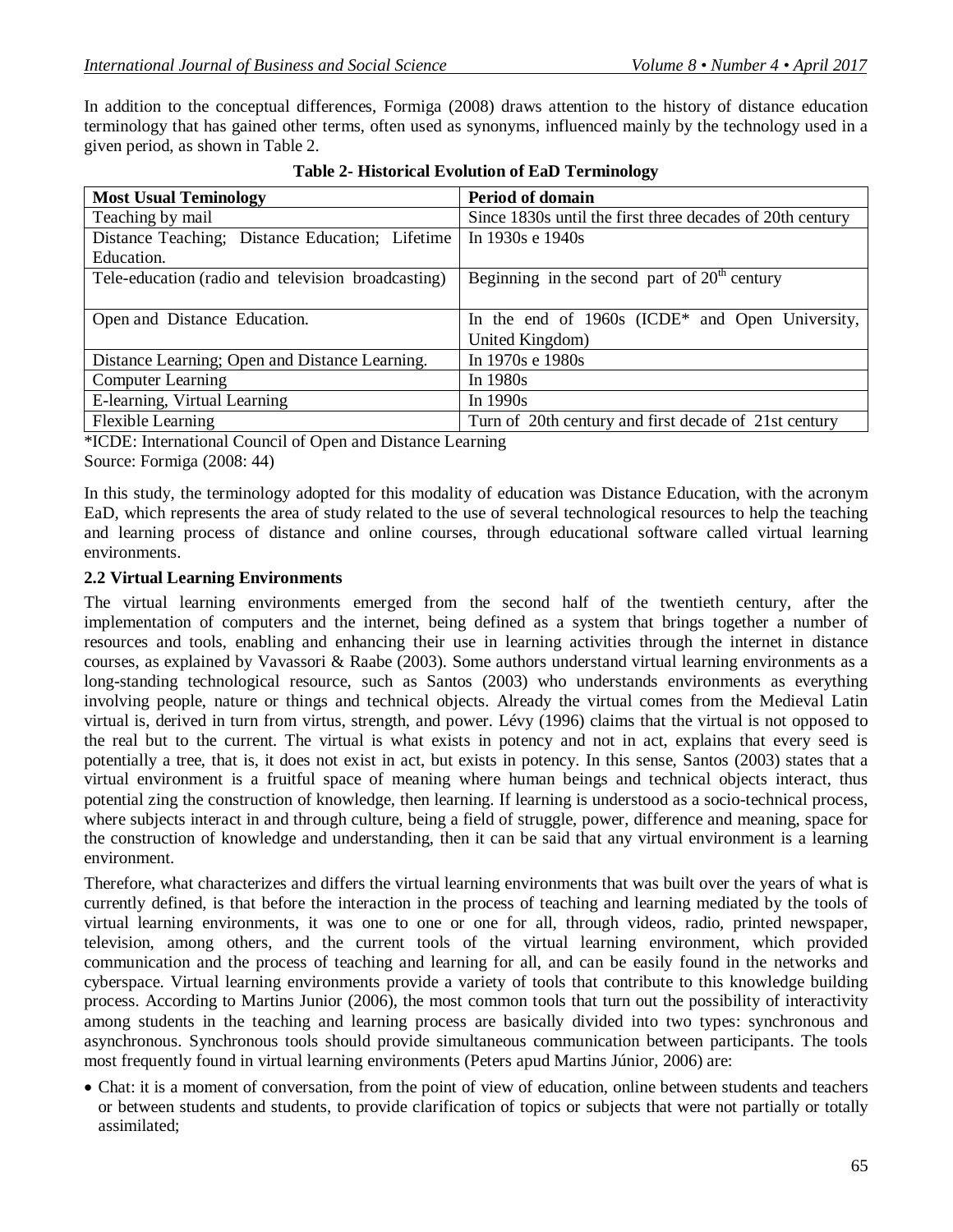- Whiteboard: is a workspace that allows two or more people to communicate using graphic images, basic text and drawing tools. It has, basically, the same characteristics of the chat, but the chat does not provide graphics in its communication;
- Videoconference: it is a form of bidirectional communication by sending audio and video in real time via WEB, through cameras attached to the computer;
- Audio conference: is an audio broadcast system received by one or more users simultaneously.
- Asynchronous tools provide communication at different times. Peters apud Martins Júnior (2006) lists the ones which are the most used:
- E-mail: it is a form of asynchronous communication based on one-to-one and one-to-many messages. It may have digital files attached to the messages, having low cost and availability 24 hours. It allows the formation of discussion groups with shifts of messages (bulletin boards);
- Forum: it is a space for collective discussion organized in topics and contributions. It allows discussions to occur at different times between participants. Maintains the history of the discussions for later consultation and filing, may be mediated or free;
- FTP File Transfer Protocol and Download provision of files containing audio, text, images or videos.
- Thus, it should be said that a virtual learning environment is not necessarily a network environment, but rather a space with several possibilities in the construction of knowledge, in the interaction of individuals, in which individuals are constantly constructing, reframing and reconstructing the meanings constantly.

#### **2.4 Evolution of the foreign language teaching approaches**

According to Germain (1993) the appearance of the first manuals of learning a foreign language dates from the third century of our era. These were bilingual manuals, emphasizing the practice of vocabulary and conversation, and were mainly used by Latin speakers who learned Greek.

According to Chagas (1967), in 1837 began the official teaching of foreign language in Brazil with the creation of the Pedro II College. At that time, teaching was more linked to the study of grammar and the memorization of rules, in a decontextualized way, without a concern for the reality of the student. It should be noted that there are different approaches used over time, with the intention of ease the teaching and learning process in foreign language classes, as established by Leffa (1988):

- Approach to grammar and translation: it emerged with interest in Greek and Latin cultures at the time of the renaissance and continues to be used until today, although very rarely, with several adaptations.
- Direct approach: its use dates from the early XVI century, being almost as old as the method of grammar and translation and came about as a reaction to it.
- Reading approach: expanded by the United States secondary schools in the 1930s, and remained until the end of World War II.
- Audiolingual approach: it was a reaction of the Americans themselves against the method of reading; Appeared during World War II when the American army needed fluent people of several foreign languages and did not find them, the solution was to prepare those people as quickly as possible.
- Natural approach: it aims to develop language acquisition (unconscious use of grammatical rules) rather than learning (conscious use).
- A communicative approach: it emerged in the 1970s and gained full strength in the 1980s. The greatest concern with the use of language as a communication emerged from more recent research in the areas of psycholinguistics, sociolinguistics, philosophy of language and information theory

In short, the evolution of foreign language teaching offered at a distance has been presented in an attractive way, due to the appearance of digital technologies, which have brought advantages in the teaching and learning process of these courses, either in the aid of vocabulary memorization, in the study of learning structures and analyzing the syntax of a language. This is due to the technological resources present in WEB 2.0. There was also greater interaction of the teacher with the student and with the content, besides establishing a more individualized teaching process, respecting the learning style of each student.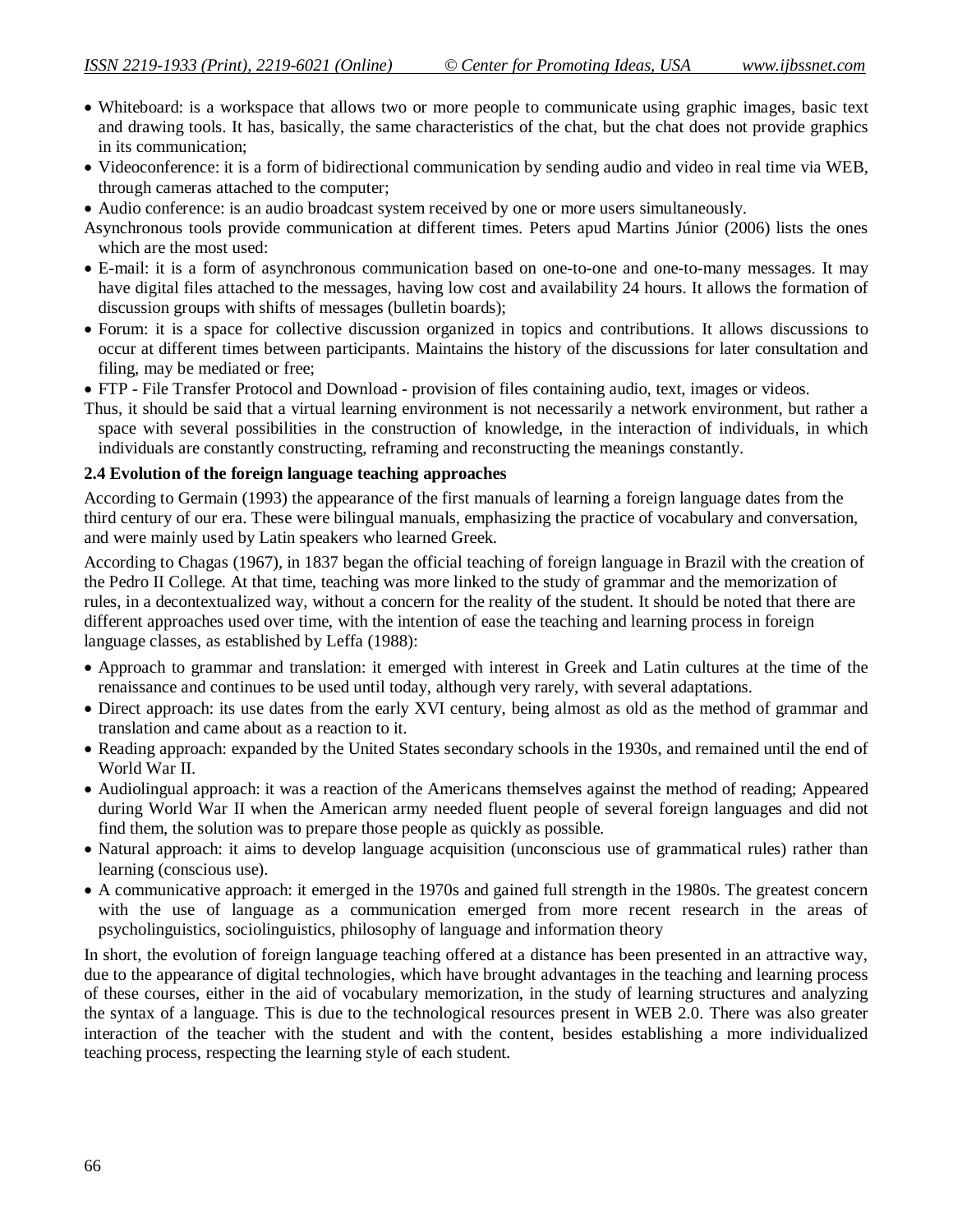## **3.** *Methodology*

The option was for qualitative scientific research. As for the type of research, it was exploratory and descriptive. Regarding the technical procedures, the bibliographic research was adopted, which was divided into three stages, all carried out in the second half of 2016:

- Step 1: Data about the foreign language courses at distance.
- Step 2: Survey of technological resources used in foreign language courses, presenting them by means of a historical rescue.
- Step 3: Selection of the main digital technologies currently used in foreign language teaching, highlighting the technological resources necessary to work with the four skills to learn a foreign language: listening, speaking, reading and writing.

## **4** *Results and Analysis*

**1st stage:** For the survey of foreign language courses at distance a search was made in Google and the courses that appeared with more comments were selected, besides a search in *OpenCourseWare*<sup>1</sup>. Among the options of courses raised, the sites that stood out in this search were chosen.

| <b>Site</b>                                                                                                                                                                                                                                              | <b>Description</b>                                                                                                          | <b>URL</b>                                             |
|----------------------------------------------------------------------------------------------------------------------------------------------------------------------------------------------------------------------------------------------------------|-----------------------------------------------------------------------------------------------------------------------------|--------------------------------------------------------|
| It is a free English course from basic to advanced based on series.<br>They use various methodological strategies, such as the use of Quiz,<br><b>BBC</b> Brasil<br>Videos, Podcasts, news and other options.                                            |                                                                                                                             | educacao.uol.com.br/ingles-<br>bbc/quizzes/quiz01.jhtm |
| It offers a variety of tools and resources to learn a foreign language,<br>including 15 bilingual dictionaries in English, including Portuguese-<br>Bab.la<br>English. There are hundreds of vocabulary lessons, forums, quizzes<br>and other resources. |                                                                                                                             | pt.bab.la/teste/                                       |
| It is a basic course, and seems to be a review of secondary level<br>WeBBusca basic<br>English course.<br>English course.                                                                                                                                |                                                                                                                             | www.webbusca.com.br/idiomas/ingles/                    |
| Curso<br>do<br>Mr.<br>Kind                                                                                                                                                                                                                               | It is a blog with several English tips                                                                                      | www.mrkind.pro.br/blog/                                |
| <b>English Experts</b>                                                                                                                                                                                                                                   | It is a blog for English self-learning via Internet with tips, exercises,<br>chat, fórum, Podcast and advices from experts. | www.englishexperts.com.br/                             |
| It is an interactive course and native English teachers in conversation<br>Englishtown<br>lessons and 24 hours live, from beginning to post-advanced levels.                                                                                             |                                                                                                                             | www.englishtown.com.br/                                |
| It is a blog with lessons, several tips and images showing how to<br>Inglês Online<br>speak English and podcasts.                                                                                                                                        |                                                                                                                             | www.inglesonline.com.br                                |
| It is a multi-language course. Its differential is to be a kind of Social<br>Network, where the student can contribute with content, talk with<br>Livemocha<br>people. With lessons, exercises with audio and video, chat, among<br>other resources.     |                                                                                                                             | www.livemocha.com                                      |
| Mango<br>Languages                                                                                                                                                                                                                                       | The site features courses for several languages. The courses are<br>formed entirely by dialogues and even in Portuguese.    | www.mangolanguages.com/                                |
| It's a free language teaching application that uses a crowd sourcing <sup>2</sup><br>text translation platform in which students progress in lessons while<br>Duolingo<br>translating real content from the internet.                                    |                                                                                                                             | https://pt.duolingo.com/                               |
| It is a free application created for the teaching of languages through<br>the crowdsourcing methodology. The courses are structured with<br>Memrise<br>flashcards <sup>3</sup> and with the use of mnemonic techniques to facilitate<br>learning.        |                                                                                                                             | https://www.memrise.com/                               |
| It is an application with the aim of teaching free languages, where the<br>main idea is to teach a language that matches the interests and life of<br>Lingua.Ly<br>each student who can create their own course.                                         |                                                                                                                             | https://lingua.ly/pt-br/                               |

#### **Table 3: Foreign Language Courses Available on Internet**

Source**:** Designed by Authors

 $\overline{\phantom{a}}$ 1 OpenCourseWare (http://www.ocwconsortium.org) is a collaborative consortium of higher education institutions and member organizations from around the world that bring together open, free, and distance learning content through a shared model.

<sup>2</sup> It is the process of obtaining services, ideas or content by requesting contributions from an online community, instead opting for traditional suppliers or employees.

 $^3$  Set of cards that carry information, such as words, phrases or numbers, used throughout the lessons of the course.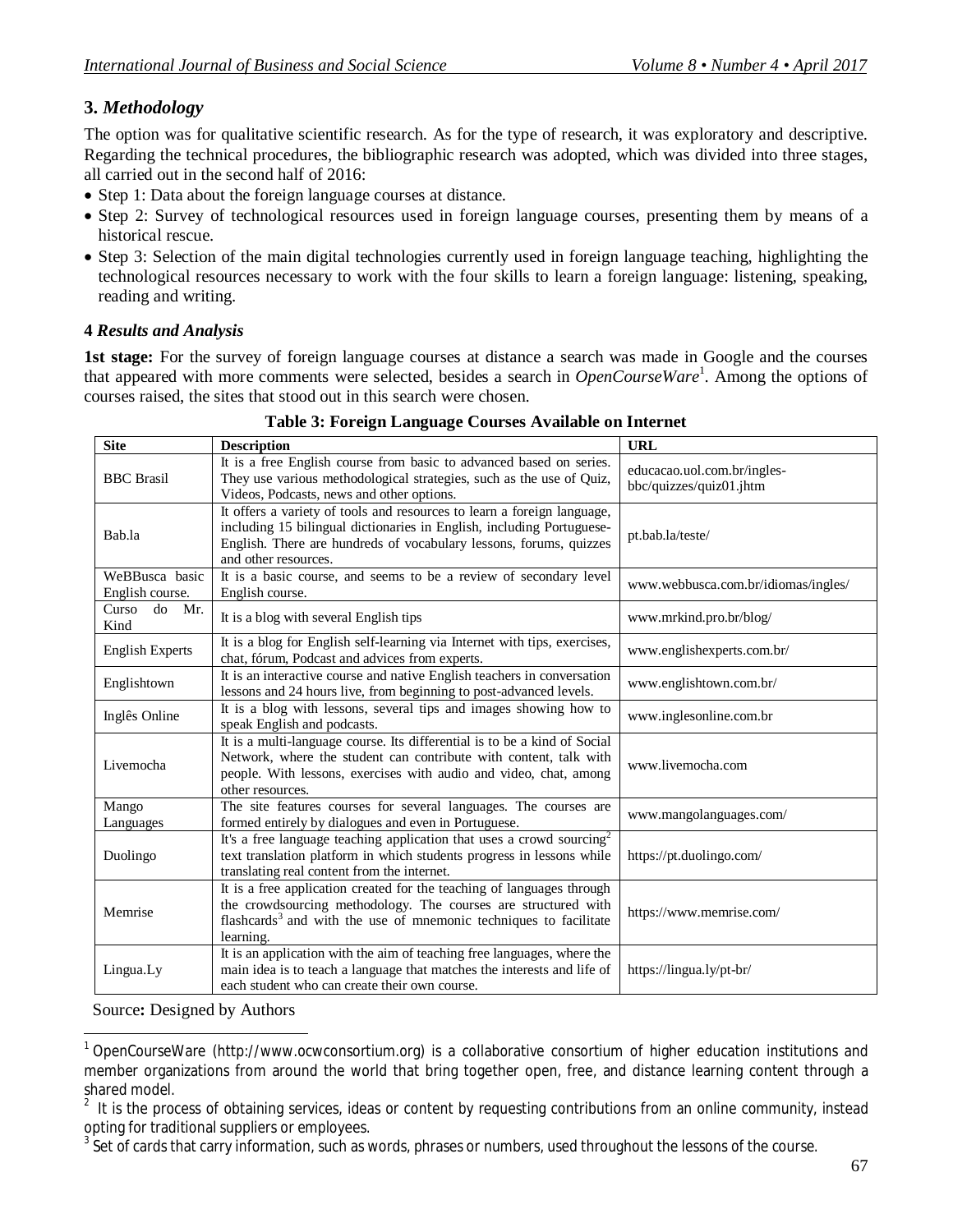It is noteworthy that the last three courses listed in Table 3 are also classified as technologies or applications for mobile devices and are usually known by their abbreviated app name. These are softwares specially designed to be installed in a mobile electronic device, such as smartphones or tablets. Therefore, one may understand the attraction that these courses, which in this study will be denominated from now on as applications, exert on people who are increasingly connected to the internet via a mobile device. Analyzing these sites, it may be verified that all courses presented have different contents and use several technological resources in their teaching methodologies, working the four skills necessary to learn a foreign language (listening, speaking, reading and writing), that is, technology has been an attractive differential to explain the contents, to develop play activities and to perform written and oral exercises, which makes online classes more interactive and dynamic.

2<sup>nd</sup> Stage: In order to present the technological resources used in the foreign language courses at distance, an infographic was used to visualize the five generations for which the EaD has passed, as well as a sixth generation that in this study is called the "internet of things". Therefore, in light of the data present in this infographic, it might be concluded that the use of technologies to teach a foreign language is not new, since the beginning of the 20th century, audios were used to transmit the lessons and then the videos by Television. Since then, the technologies have presented an exponential evolution, due to the development of electronics, telecommunications and mainly due to the internet. The infographic shows in chronological form (1578 to 1902) the appearance of the printed, materialized in the Hebrew grammar by Cardinal Bellarmine, of vocabulary book, in Latin, for the infant education. Subsequently, elucidated the first printed didactic material composed by books of conversation under the use of audio resources elaborated by Thomas Edson, who in the year of 1878 also created the phonologist. It is then the beginning of an industrialized way of teaching and learning (Peters apud Martins Júnior, 2006) marking the first generation of distance education according to the foundations of Moore & Kearsley (2007).



#### **Figure 1: Infographic with technological resources used in foreign language teaching**

Source: Designed by Authors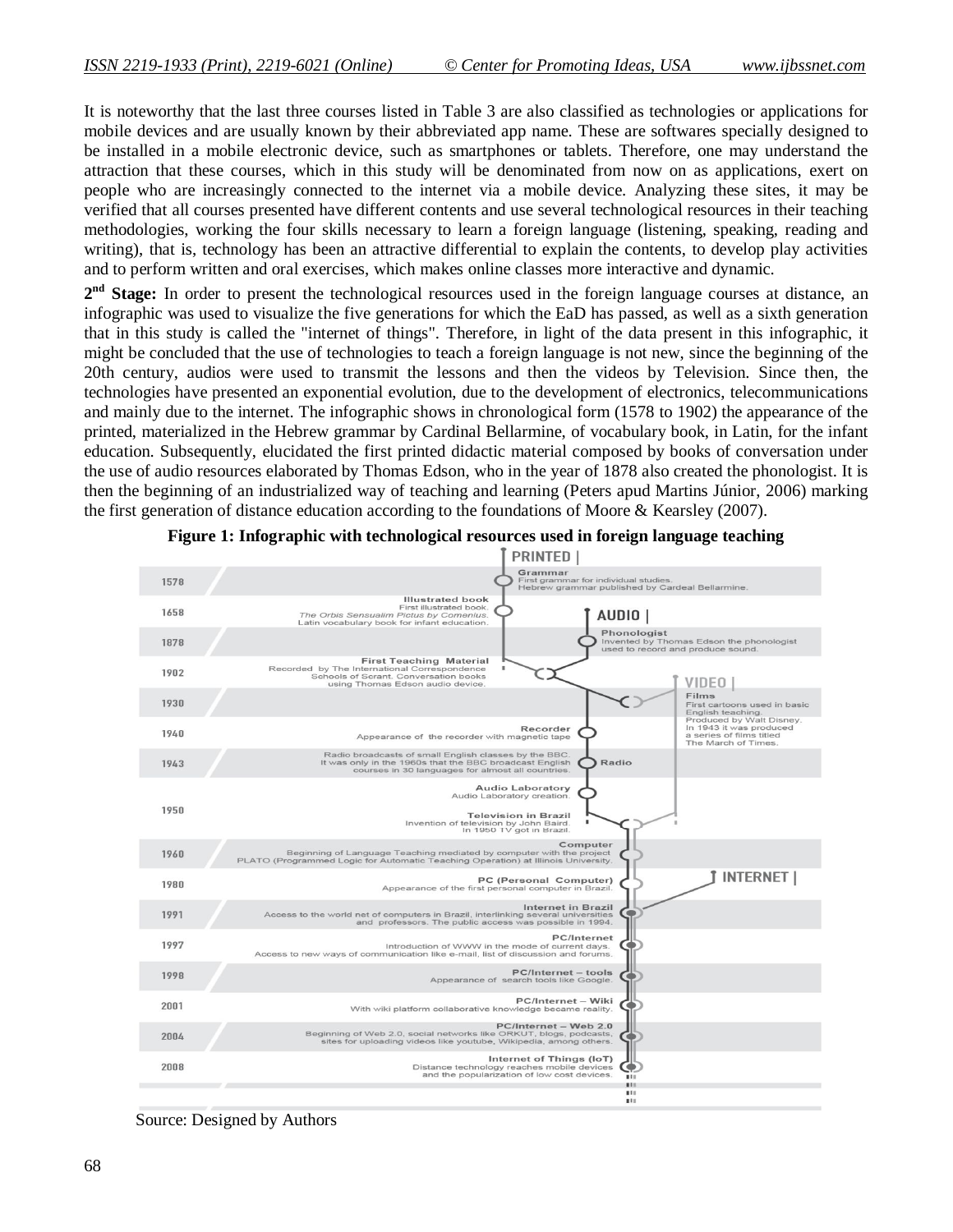Moore and Kearsley (2007) define the second generation of EaD, characterized in the second phase of the infographic by the History of the Walt Disney Company*<sup>4</sup>* , from the emergence of videos in 1930 with the first synchronized sound cartoons used in basic English teaching. , The use of tape recorders and BBC radio broadcasts of small English classes allowed English courses to be broadcast to 30 other languages in almost every country in the 1960s.

Before that, it is possible to perceive a dialogue between The theory of Nunes (1998), in which the use of a resource is capable of serving a large number of people at the same time, which effectively and without risk poses the quality of the services offered by expanding access to new resources, such as English classes. The last generations of EaD according to Moore & Kearsley (2007), show the emergence of the computer, as for example, the PLATO (Programmed Logic for Automatic Teaching Operations) project designed by the University of Illinois, used the computational implementation a way to cover foreign language courses which lasted for four decades. This project has made an important contribution to EaD, from the use of texts overlapping data, methods of essay evaluations with text responses, inclusion of keywords, and thus, a greater feedback to students' responses.

In addition to these contributions of new technologies in the academic field, the advent of the personal computer and the internet have brought new opportunities for communicability between university institutions and their teachers, making possible a new educational model in which teachers and students dialogue even if separated, from the use of new communication technologies, as pointed out by Maia & Matar (2007) in his studies on the forms of EaD. From the public access to the network in 1994, new EaD methodologies were implemented in order to bring new forms of interaction such as e-mails, discussion lists, forums, search tools, wiki platforms, internet 2.0, and finally, social networks. From all that evolution, the internet allowed to extend the communication of the EaD to different multimedia and hypermedia formats.

After the generations of distance education, as pointed out by Moore & Kearsley (2007), there is currently the "Internet of Things" (IoT), which is based on intense machine-to-machine communication, with the use of computing in clouds and sensors data collectors. It is characterized by being mobile, virtual and using instant connections in a fully connected world. The IoT is responsible for integrating everything that surrounds our daily life; performing everyday activities and making them seem indistinguishable or even in the exercise of complex activities like the control of "intelligent" ports (Burrus, 2014).

**3rd stage:** Here we discuss the main technologies, in this study also called applications, currently used in foreign language teaching. The selection of applications presented in this survey was based on five factors: 1) Statistical data such as the size of the user bases (Table 4), market time, and content media used by the technology, and user usage feedbacks.

2) Research by Rebelo et all (2015) on the development of digital educational games for learning a foreign language. Where the use of one of the technologies represented in figure 1 was identified.



**Graphic 1: Used Applications for Foreign Language Learning**

Source: Rebelo et all (2015) information .

 $\overline{a}$ <sup>4</sup> History of Walt Disney Company. [Online] Available: < http://www.fundinguniverse.com/company-histories/the-waltdisney-company-history/>. (June, 14, 2016).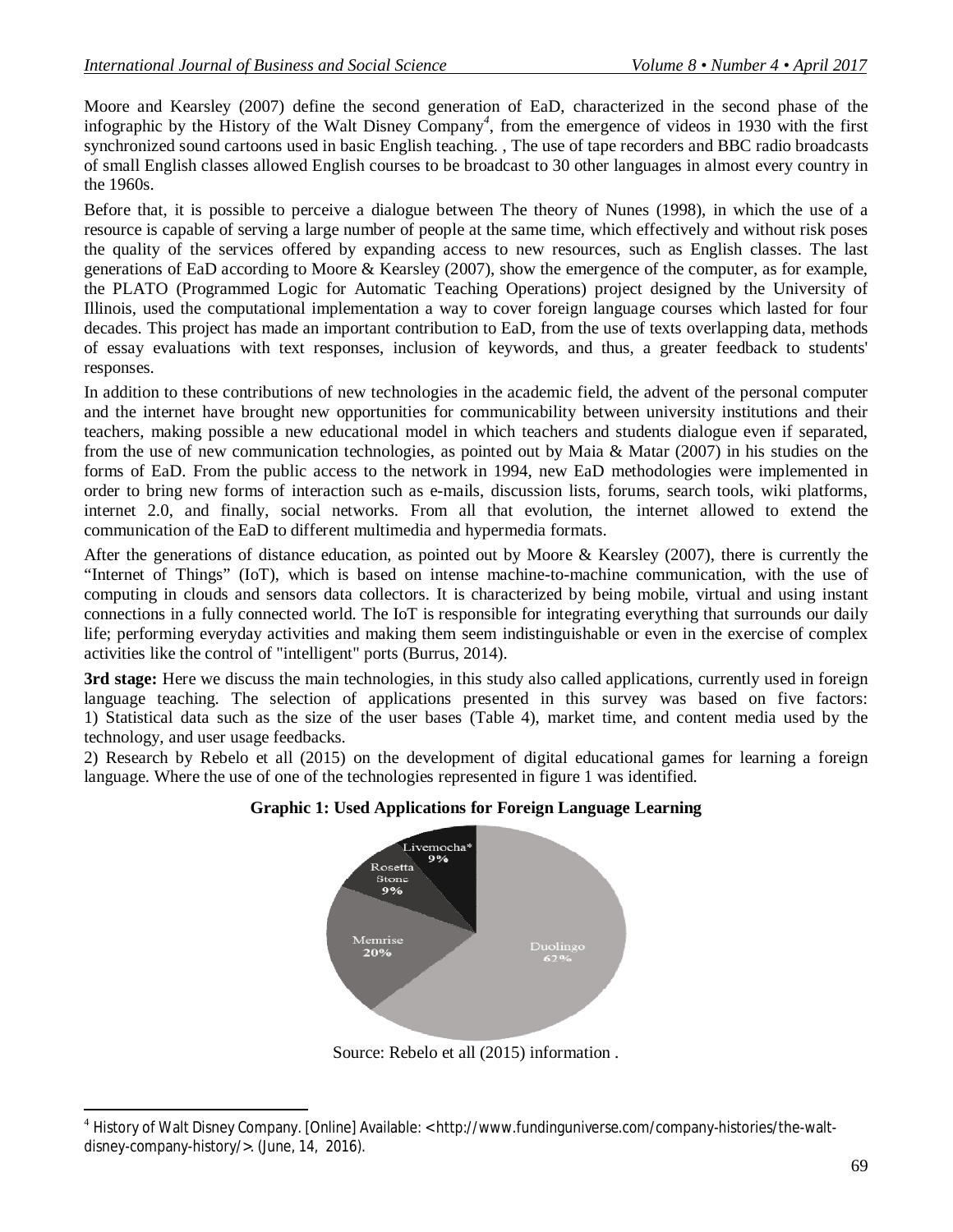3) According to eMarketer Report Data (2014), smartphone usage has exceeded the 1 billion mark in 2012 and reached 1.75 billion in 2014. It is estimated that by the end of 2017 there will be more than 2, 5 billion users, representing almost 33.8% of the world's population.

4) According to data from the Brazilian Institute of Geography and Statistics (IBGE) of 2014, obtained by the National Household Sample Survey from 2013 to 2014, the percentage of households that accessed the Internet by microcomputer declined from 88.4% to 76, 6%, while the proportion of those who accessed the internet by mobile phone jumped from 53.6% to 80.4%.

5) Finding that currently, most people possess smartphones equipped with several features that can be used to learn a foreign language.

Therefore, according to the five factors listed above, the main applications currently used in foreign language teaching are:

- Lingua.Ly: aims to increase reading comprehension;
- HelloTalk: is designed to help people find out people for language practice;
- Memrise: was developed to help the student in acquiring vocabulary;
- Duolingo: aims to teach vocabulary and grammar.

Table 4 shows the interaction resources of these applications, according to the skills needed to learn a foreign language (listening, speaking, reading and writing). All of these applications have a number of digital technologies that enable students to access audio, image and text resources as well as gamification technologies to promote student motivation and application engagement such as computer, internet, digital library, virtual reality, CD-ROM, DVD, satellite, specialized software, electronic notebook course, audio tapes, broadcast video, desktop video, mobile applications, audio conference, chat, forum, mailing list, telephone, electronic note board, MSN, skype, email, microphone, recorder and webcam.

| Ranking | <b>Technologies/Applications</b>       | <b>Active users</b> | <b>Interactive Resources</b>                                                                                                                             |
|---------|----------------------------------------|---------------------|----------------------------------------------------------------------------------------------------------------------------------------------------------|
|         | Duolingo<br>http://www.duolingo.com/   | 120.000.000         | feedback.<br>Listening<br>via audios and<br>users<br>Speaking, Reading and Writing through presented<br>contents in texts, images, audios and feedbacks. |
|         | Memrise<br>http://www.memrise.com/     | 1.500.000           | Listening and speaking supported by audios and<br>videos. Reading and writing with texts, images,<br>audios and videos.                                  |
|         | HelloTalk<br>http://www.hellotalk.com/ | 1.000.000           | Skills of listening, speaking, Reading and writing<br>supported by audios, texts and mainly with<br>changing of images among users.                      |
| 4       | Lingua.Ly<br>https://lingua.ly/        | 500,000             | Listening supported by audios. Speaking, Reading<br>and writing through texts, images and audios.                                                        |

**Table 4: Current technologies used in foreign language teaching and interactive resources**

Source: Designed by Authors.

It may be seen that collaboration is present in these applications. The tools developed allow students to send documents in any language for translation and more advanced students may comment, translate and suggest improvements. Thus, cooperation happens "person by person". Feedback is crowd-sourced, the student interacts with another student correcting their lesson and receives their corrected lesson from another student. In such a way that users who want feedback should provide feedback to other members of the online community (Cedillo et al., 2015). All these technological potentialities of the digital technologies present in these applications allow them to be classified as virtual learning environments, since these digital technologies help in the assembly and management of courses accessible through the Internet, contributing to the teaching and learning process, allowing methodologies which are interactive and flexible learning through educational resources and activities, that is, digital technologies have permeated the pedagogical practice of foreign language courses at distance.

## *5 Final Considerations*

Historically, the EaD has used different technologies, according to the resources available in each generation, such as correspondence - via mail, radio, television, teleconference and interactive environment.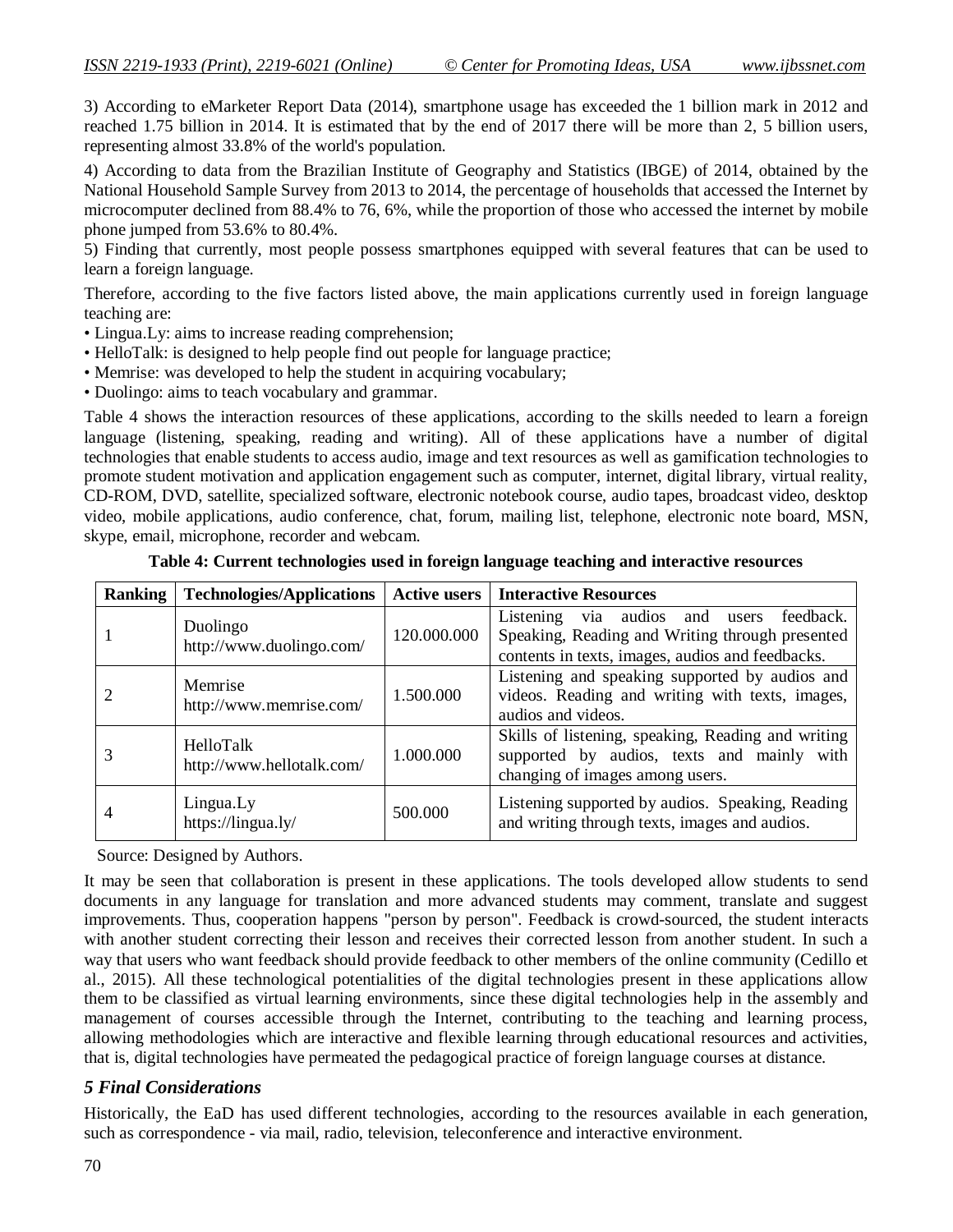With the development and expansion of the internet as well as the popularization of computer use, several tools have emerged to help create and offer courses mediated by these technologies, such as these currently used: virtual teaching and learning environments. The results found in this research show that with the development of digital technologies the teaching of foreign language offered over the internet has been changing, allowing methodologies that make interactive and flexible learning possible, mainly due to the current applications used in computers, but also may be accessed by mobile devices, such as smartphones. So, digital technologies are increasingly diversifying the way of bringing education to a greater number of people and places through EaD. With their high potential for motivation and concentration, they have the power to stimulate the development of creativity and intellectual abilities such as reasoning, problem solving, and autonomy (Paiva, 2008). In a context of a world in constant development, the use of technologies and the learning of a foreign language is a current necessity. Combining these two factors has become natural to students. In this way, digital technologies bring great advantages in the process of teaching and learning foreign languages at distance, especially the interaction between all the participants, students-teachers and students-students.

## *References*

Associação Brasileira de Educação a Distância (ABED) (2014). Censo EaD.br. 2014. [Online] Available: http://www.abed.org.br/censoead2014/CensoEAD2014\_portugues.pdf. (August 10, 2016).

- Barbosa, J. G.; Nunes, M. F. (2009). A EaD e a (in)visibilidade do processo uma leitura etnometodológicae multirreferencial. In: Alonso, K. M.; Barbosa, J.G.; Nunes, M.F. (Orgs.). Educação a distância: práticas, reflexões e cenários plurais. Cuiabá: Central de texto - EdUFMT, 53-68.
- Burrus, D. (2014). The Internet of Things Is Far Bigger Than Anyone Realizes. [Online]
- Available: http://www.wired.com/insights/2014/11/the-internet-of-things-bigger/. (16, October, 2016).
- Cedillos, E. M; Wolf, C. R. (2015). E-Communications Platforms and E-Learning. Elsevier –International Encyclopedia of the Social & Behavioral Sciences (Second Edition), 895–902. [Online] Available: http://www.sciencedirect.com/science/article/pii/B9780080970868410226. (12, November, 2016).
- Centro Regional de Estudos para o Desenvolvimento da Sociedade da Informação (CETIC.BR) (2014). Pesquisa sobre o uso das Tecnologias de Informação e Comunicação nas escolas brasileiras - TIC Educação. [Online] Available: http://cetic.br/publicacao/pesquisa-sobre-o-uso-das-tecnologias-de-informacao-ecomunicacao-nas-escolas-brasileiras/. (December, 10, 2016).
- Chagas, R.V.C. (1976). Didática especial de línguas modernas. São Paulo: Companhia Editora Nacional.
- Decree n. 5,622. (2005, 19 of december). Regulamenta o Art.80 da Lei n. 9.394, de 20 de dezembro de 1996. [Online]Available:http://www.planalto.gov.br/ccivil\_03/\_Ato2004-2006/2005/decreto/D5622.htm. (August, 10, 2016).
- eMarketer (2014). Smartphone Users Worldwide Will Total 1.75 Billion in 2014. [Online]
- Available:http://www.emarketer.com/article/smartphoneusers-worldwide-will-total-175-billion-2014/1010536. (November, 27, 2016).
- Formiga, M. A. (2008). Terminologia da EAD. In: Educação a Distância: o estado da arte.Rio de Janeiro:Pearson.
- Germain, C. (1993). Evolution de l'enseignement des langues: 5000 ans d'histoire. Paris: Clé International, Col. Didactique des langues étrangères.
- Holmberg, B. (1985). Educación a distancia: situación y perspectivas. Buenos Aires: Kapeluz.
- Instituto Brasileiro de Geografia e Estatítica (IBGE) (2014). Pesquisa Nacional por Amostra de Domicílios, in. Acesso à internet e à televisão e posse de telefone móvel celular para usopessoal: 2014/Coordenaçãode TrabalhoeRendimento.[Online]Available:http://www.ibge.gov.br/home/estatistica/populacao/acessoainternet201 4/default.shtm. (December, 11, 2016).
- Law n. 9,394. (1996, 20 of december). Estabelece as diretrizes e bases da educação nacional. Brasil: Ministério da Educação. [Online] Available: http://peei.mec.gov.br/arquivos/politica\_nacional\_educacao\_especial.pdf. (August 15, 2016).
- Leffa, V. J. (1988). Metodologia do ensino de línguas. In Bohn, H. I.; Vandresen, P. Tópicos em lingüística aplicada: O ensino de línguas estrangeiras. Florianópolis: Ed. da UFSC. Levy, P. (1996). O que é o virtual. São Paulo: Editora 34.
- Martins Junior, S. A. R. (2006). Integração de objetos de aprendizagem em ambientes Virtuais. Masters dissertation, Pontifical University Catholic of Paraná, Curitiba, PR, Brazil.